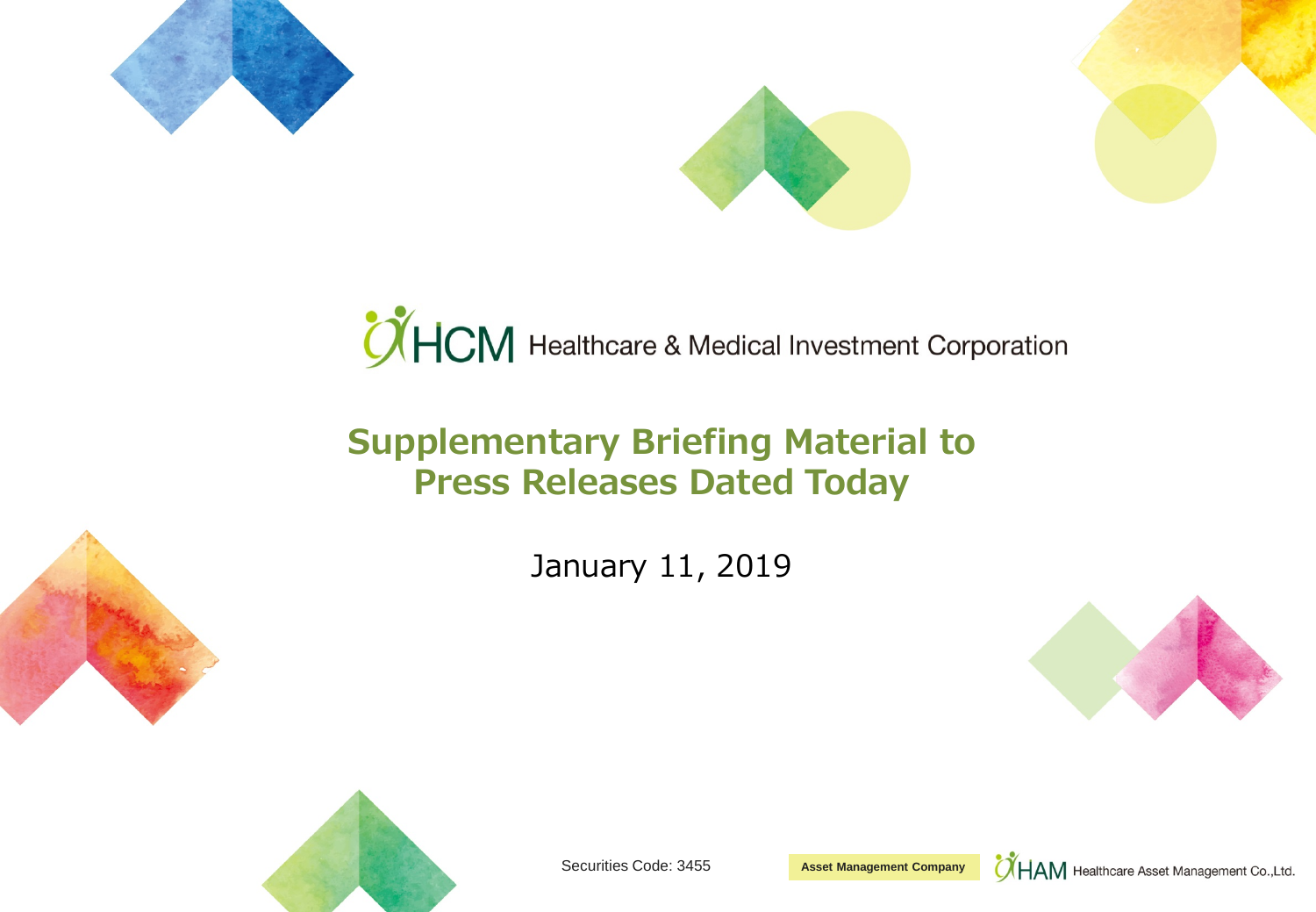**1**



Note: The management status forecast and istribution for exact are the current forecast figures based on "Assumptions Underlying Management Status Forecast Scultok for Fiscal Period Ending January 2019 and Fiscal Period En In addition, the forecast is not a guarantee of the amount of distribution or distribution in excess of earnings.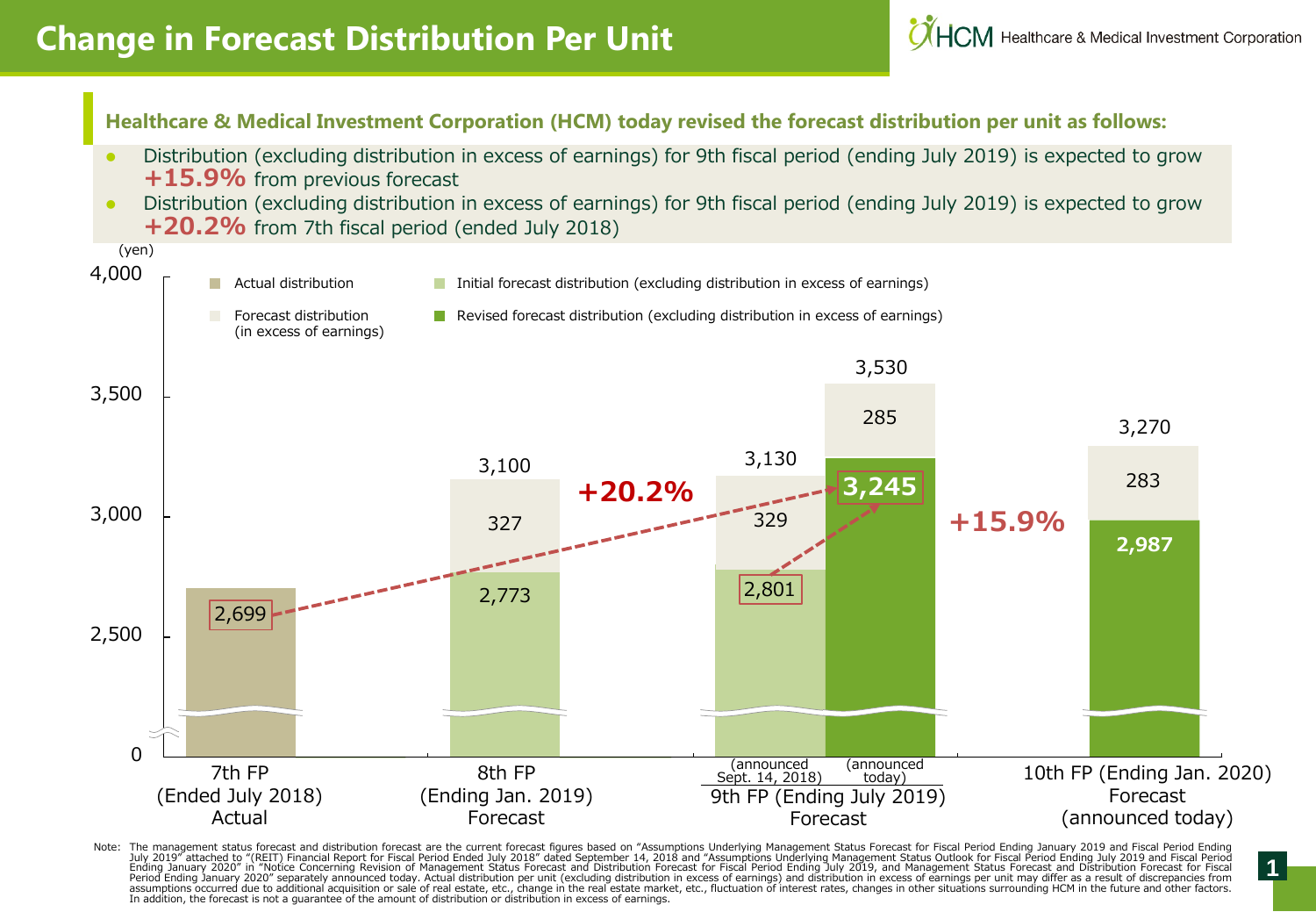## **Financing through SDG Social Loans**



**Some of the Borrowing announced in "Notice Concerning Borrowing of Funds, Loan Prepayment and Obtainment of JCR Social Loan Evaluation" dated today is planned to be the first financing through "Social Loans" in Japan for which Japan Credit Rating Agency, Ltd. (JCR) has provided JCR Social Loan Evaluation.**

- Loans planned in the financing this time (13,750 million yen) have been assigned "**Social 1**," the highest grade of Social Loan Evaluation, in a **J-REIT-first** Social Finance Evaluation by JCR
- Some of the Borrowing is planned to be financed as SDG Social Loans by Sumitomo Mitsui Banking Corporation (SMBC)
- Aiming to strengthen initiatives for ESG and SDGs through such means as disclosure of impact reports

- Social Finance Evaluation is an evaluation performed by JCR by confirming that the use of proceeds are in alignment with the Social Finance components of the principles published by the International Capital Market Association (ICMA) and consistent with the SDGs.
- In the confirmation and evaluation, the "Social Bond Principles" and the SDGs and social project classification mappings published by ICMA are used as reference indicators.
- For details of the Social Finance Evaluation, please see : https://www.jcr.co.jp/en/greenfinance/social/

### **Overview of SDG Social Loans**

- SMBC's SDG Social Loans (hereinafter, the "Loans") are loans where the use of proceeds is limited to projects that consider contribution to society.
- The Loans are loan instruments that SMBC provides after confirming that projects which fall under the use of proceeds meet the requirements of Social Finance and are consistent with the SDGs, along with supporting the borrower to establish a Social Loan Framework.
- For details of the Loans, please see: https://www.smbc.co.jp/news\_e/



## **Overview of Borrowing**

|                | Type Lender                                                    | Planned amount of borrowing<br>[of which, planned amount of the Loans] | Interest rate                                               | <b>Drawdown</b><br>date | Borrowing<br>Method                                                                                                                | Repayment date Repayment | method                                                                | Security |
|----------------|----------------------------------------------------------------|------------------------------------------------------------------------|-------------------------------------------------------------|-------------------------|------------------------------------------------------------------------------------------------------------------------------------|--------------------------|-----------------------------------------------------------------------|----------|
| Short-<br>term | <b>SMBC</b>                                                    | 1,000 million yen [1,000 million yen]                                  | Base interest rate<br>$(JBA 1$ -month JPY TIBOR) + 0.25%    |                         | Borrowing<br>based on the<br>individual term<br>Feb. 1, 2019 loan agreement<br>as of Jan. 30,<br>2019 with the<br>left as a lender | Jan. 31, 2020            | Lump-sum<br>repayment Unsecured<br>on<br>repayment quaranteed<br>date | not      |
| Long-<br>term  | Loan<br>syndicate<br>with<br><b>SMBC</b><br>as an<br>larranger | 3,000 million yen [1,000 million yen]                                  | Fixed interest rate                                         |                         |                                                                                                                                    | Jan. 31, 2022            |                                                                       |          |
|                |                                                                | 4,000 million yen [1,000 million yen]                                  | Base interest rate<br>$(JBA 1$ -month JPY TIBOR) + $0.35\%$ |                         |                                                                                                                                    | Jan. 31, 2023            |                                                                       |          |
|                |                                                                | 5,750 million yen [2,550 million yen]                                  | Base interest rate<br>$(JBA 1$ -month JPY TIBOR) + $0.45\%$ |                         |                                                                                                                                    | Jan. 31, 2024            |                                                                       |          |